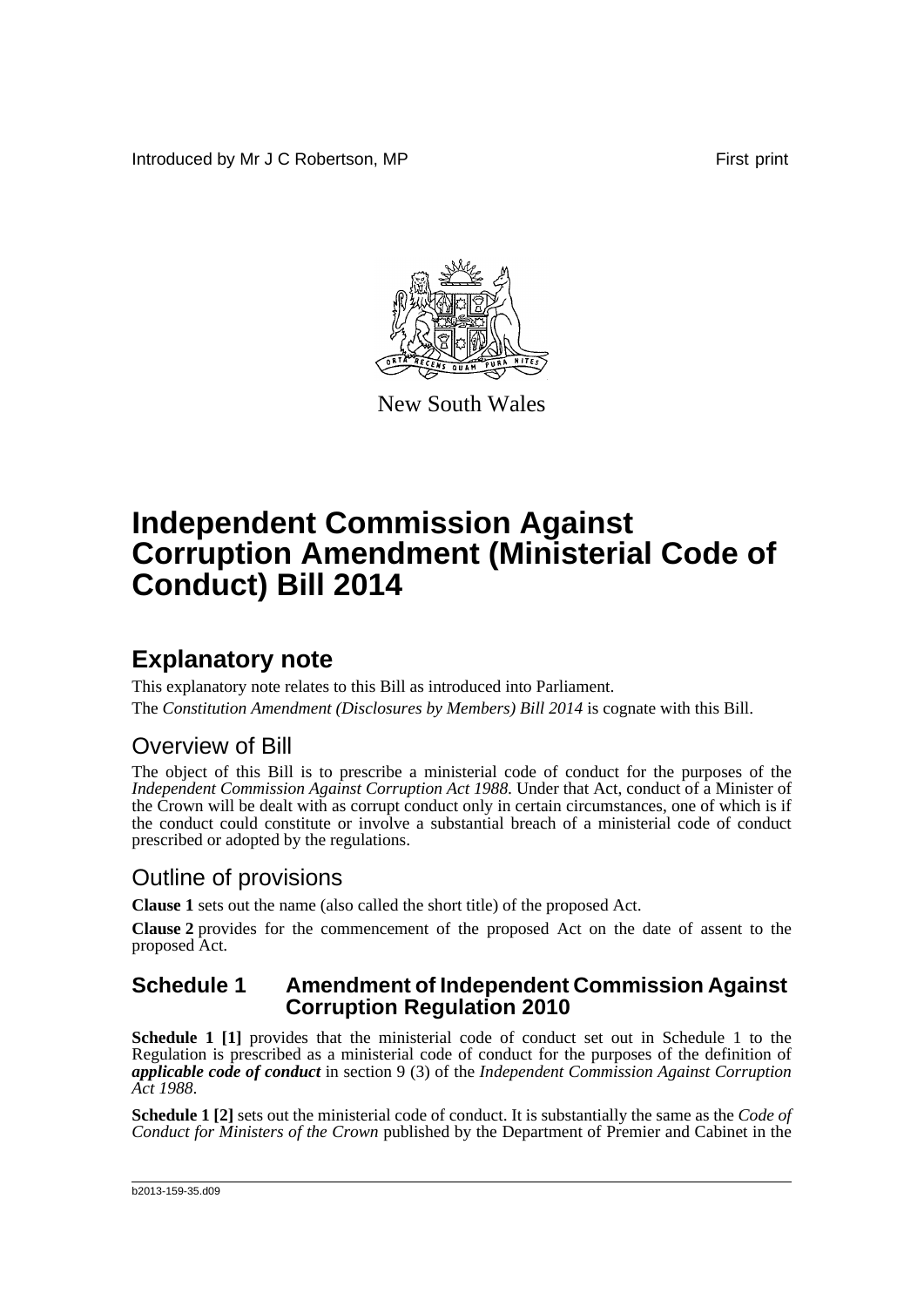Independent Commission Against Corruption Amendment (Ministerial Code of Conduct) Bill 2014 [NSW] Explanatory note

*New South Wales Government Ministerial Handbook* (see Premier's Memorandum M2011-09) and includes additional provisions about the keeping of public diaries relating to contact with lobbyists.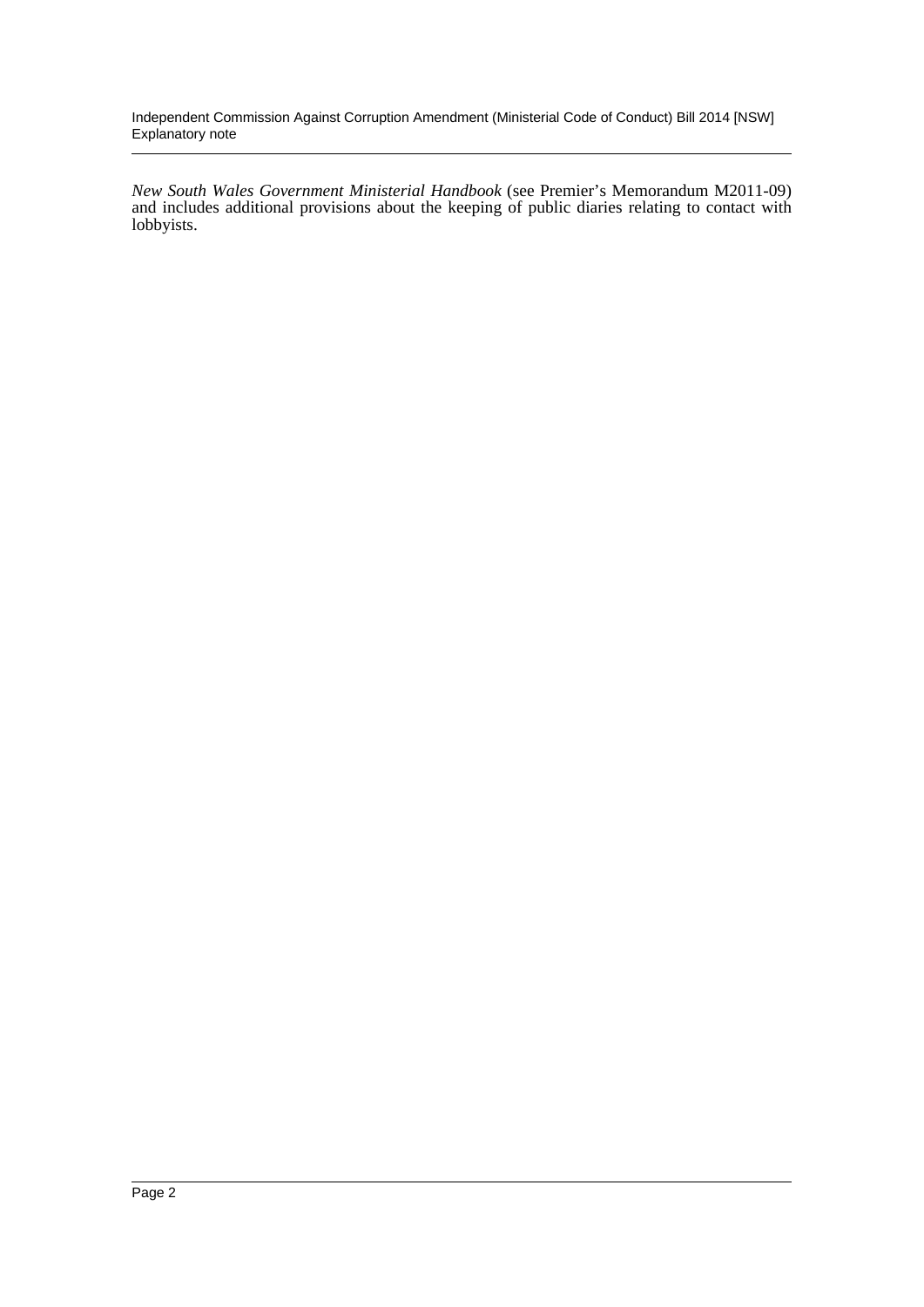Introduced by Mr J C Robertson, MP First print



New South Wales

# **Independent Commission Against Corruption Amendment (Ministerial Code of Conduct) Bill 2014**

## **Contents**

|            |                                                                           | Page          |
|------------|---------------------------------------------------------------------------|---------------|
|            | Name of Act                                                               | 2             |
|            | Commencement                                                              | $\mathcal{P}$ |
| Schedule 1 | Amendment of Independent Commission Against Corruption<br>Regulation 2010 | 3             |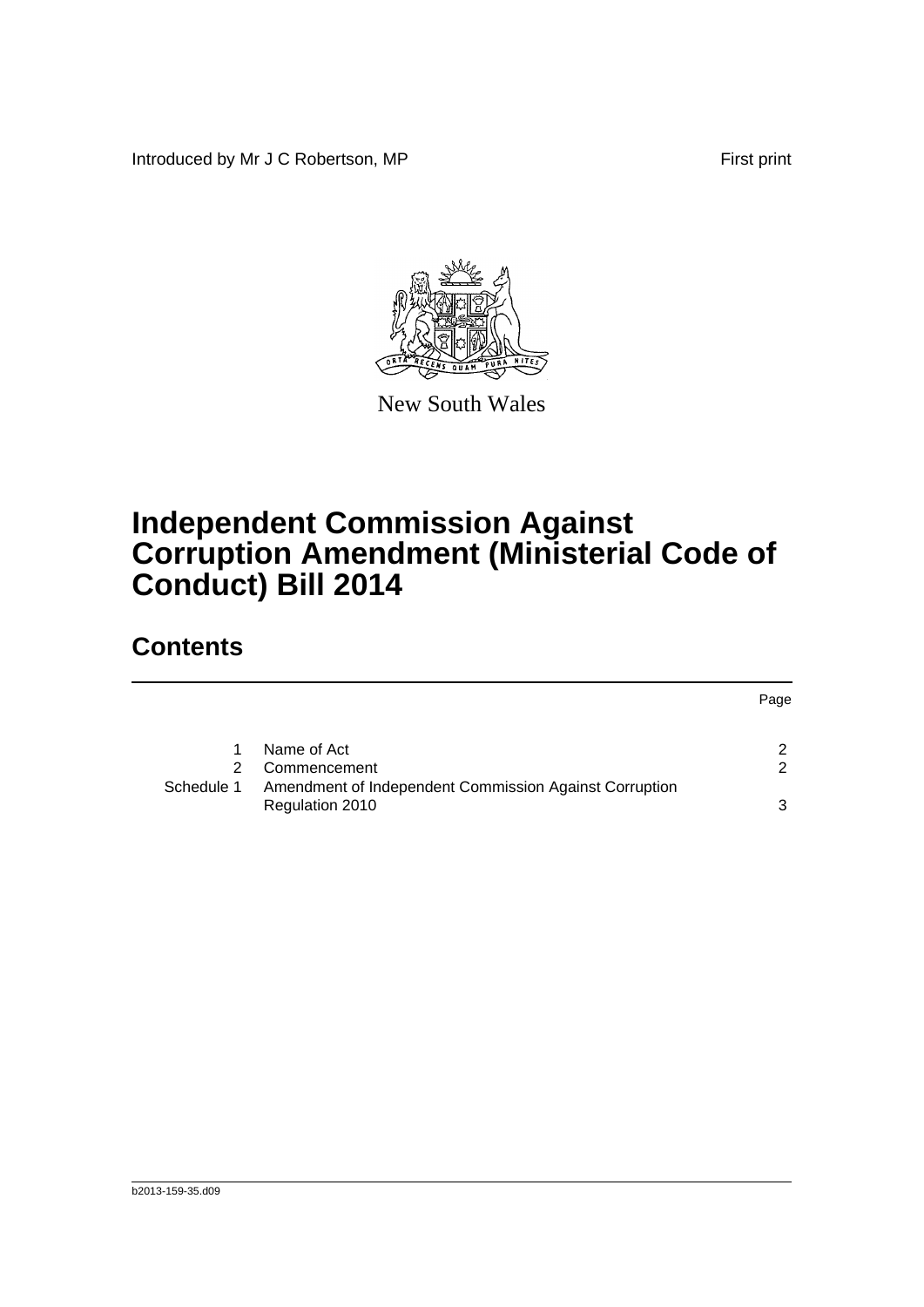

New South Wales

# **Independent Commission Against Corruption Amendment (Ministerial Code of Conduct) Bill 2014**

No , 2014

#### **A Bill for**

An Act to amend the *Independent Commission Against Corruption Regulation 2010* to prescribe a ministerial code of conduct, the substantial breach of which will constitute corrupt conduct under the *Independent Commission Against Corruption Act 1988*.

See also *Constitution Amendment (Disclosures by Members) Bill 2014*.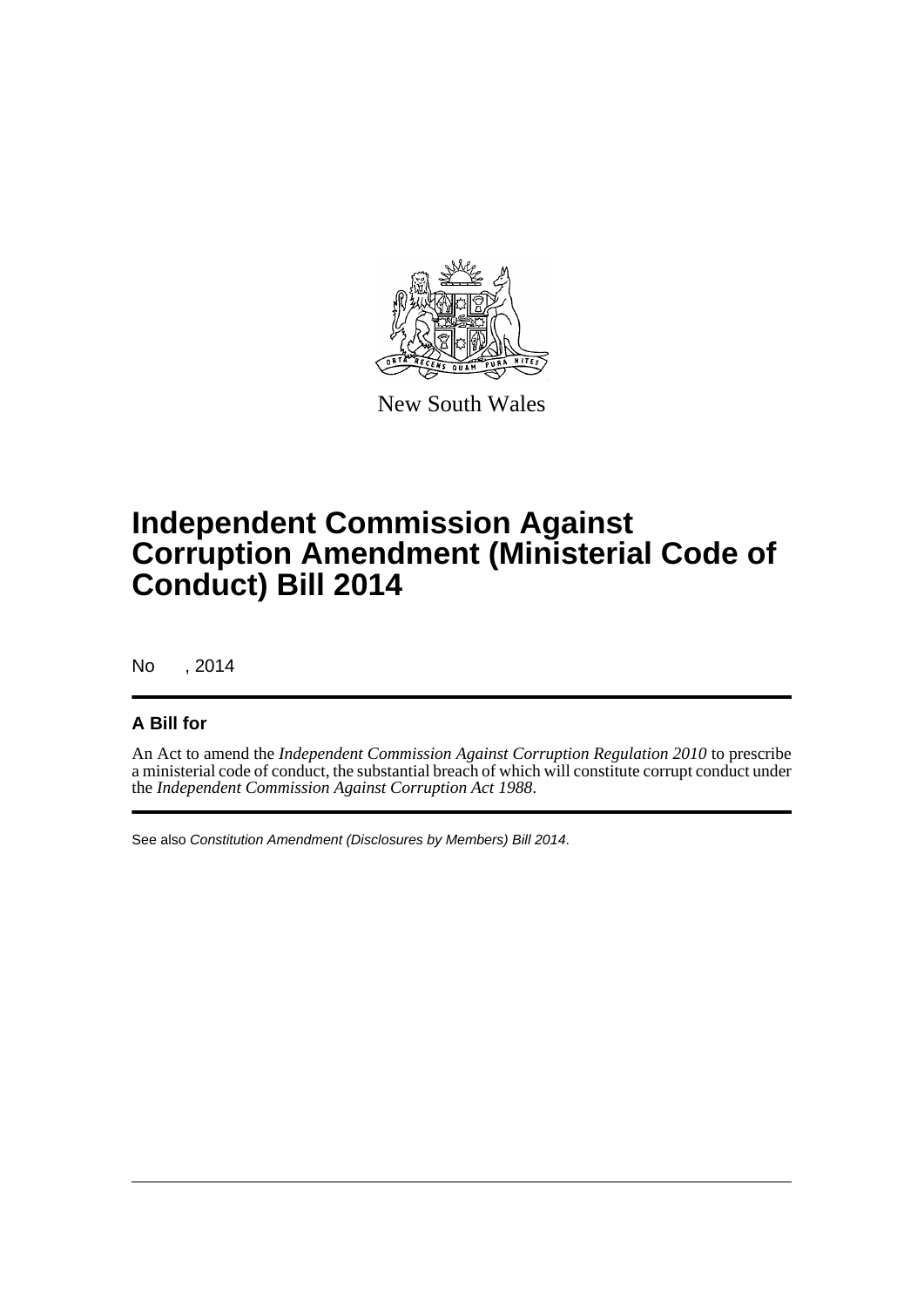Independent Commission Against Corruption Amendment (Ministerial Code of Conduct) Bill 2014 [NSW]

<span id="page-4-1"></span><span id="page-4-0"></span>

| The Legislature of New South Wales enacts:                                                                     |                     |
|----------------------------------------------------------------------------------------------------------------|---------------------|
| Name of Act                                                                                                    | 2                   |
| This Act is the Independent Commission Against Corruption Amendment<br>(Ministerial Code of Conduct) Act 2014. | 3<br>$\overline{4}$ |
| Commencement                                                                                                   | 5                   |
| This Act commences on the date of assent to this Act.                                                          | 6                   |
|                                                                                                                |                     |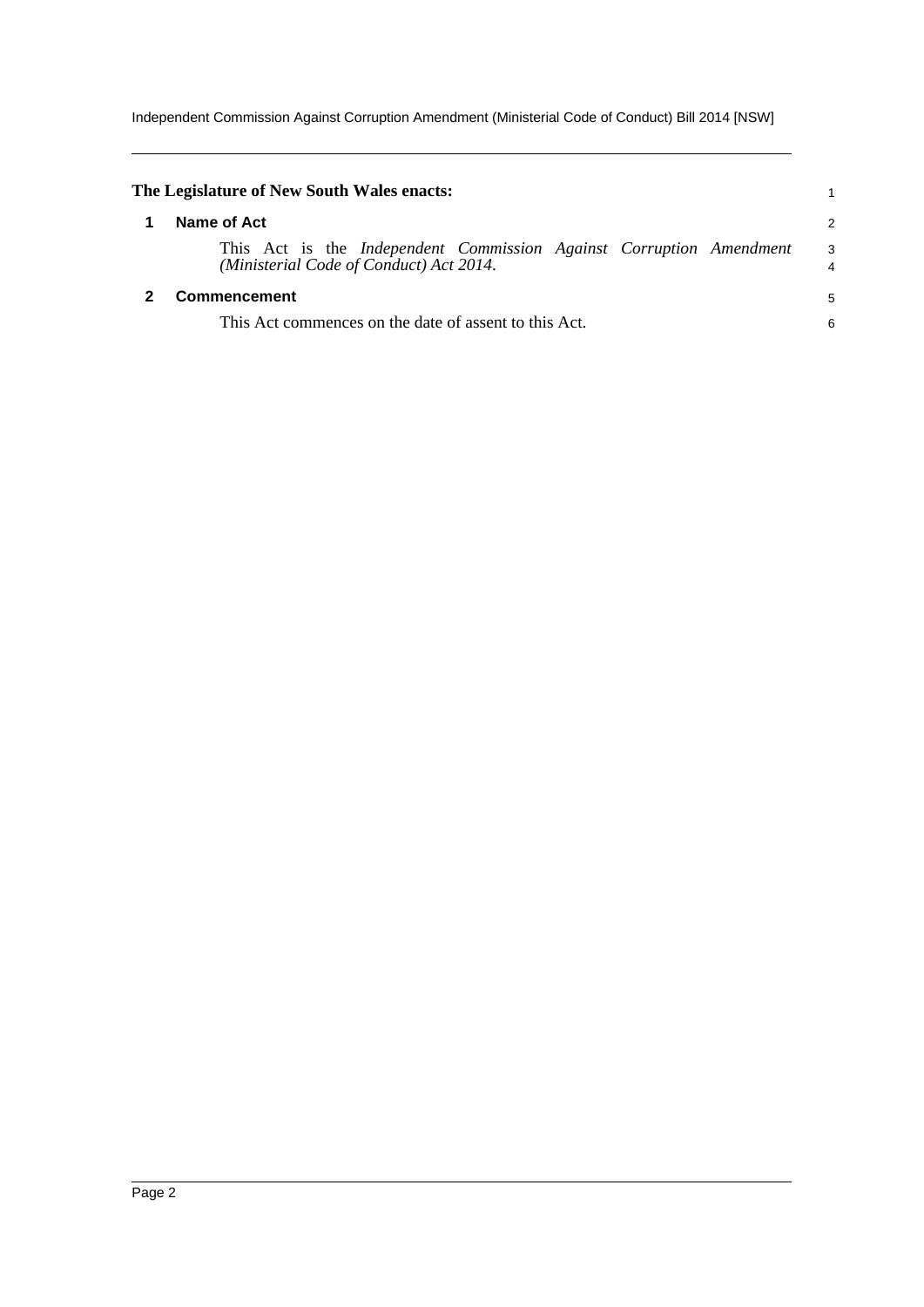<span id="page-5-0"></span>

|     | <b>Schedule 1</b> |                          |    | <b>Amendment of Independent Commission Against</b><br><b>Corruption Regulation 2010</b>                                                                                                                                                                                                                                                                                                                 | 1<br>$\overline{2}$        |
|-----|-------------------|--------------------------|----|---------------------------------------------------------------------------------------------------------------------------------------------------------------------------------------------------------------------------------------------------------------------------------------------------------------------------------------------------------------------------------------------------------|----------------------------|
| [1] |                   | <b>Clause 12A</b>        |    |                                                                                                                                                                                                                                                                                                                                                                                                         | 3                          |
|     |                   | Insert before clause 13: |    |                                                                                                                                                                                                                                                                                                                                                                                                         | 4                          |
|     | 12A               |                          |    | <b>Ministerial code of conduct</b>                                                                                                                                                                                                                                                                                                                                                                      | 5                          |
|     |                   |                          |    | The ministerial code of conduct set out in Schedule 1 is prescribed for the<br>purposes of paragraph (a) of the definition of <i>applicable code of conduct</i> in<br>section $9(3)$ of the Act.                                                                                                                                                                                                        | 6<br>$\overline{7}$<br>8   |
| [2] |                   | <b>Schedule 1</b>        |    |                                                                                                                                                                                                                                                                                                                                                                                                         | 9                          |
|     |                   |                          |    | Insert at the end of the Regulation:                                                                                                                                                                                                                                                                                                                                                                    | 10                         |
|     |                   | <b>Schedule 1</b>        |    | <b>Ministerial code of conduct</b>                                                                                                                                                                                                                                                                                                                                                                      | 11                         |
|     |                   |                          |    | (Clause 12A)                                                                                                                                                                                                                                                                                                                                                                                            | 12                         |
|     | A                 | conduct                  |    | Code of conduct for Ministers of Crown: principles that must guide ministerial                                                                                                                                                                                                                                                                                                                          | 13<br>14                   |
|     |                   |                          |    | It is essential for the maintenance of public confidence in the integrity of the<br>Executive Government of the State that Ministers of the Crown exhibit, and be<br>seen to exhibit, the highest standards of probity in the exercise of their offices,<br>and that they pursue, and be seen to pursue, the best interests of the people of<br>New South Wales to the exclusion of any other interest. | 15<br>16<br>17<br>18<br>19 |
|     |                   |                          |    | Accordingly two principles must guide ministerial conduct in office:                                                                                                                                                                                                                                                                                                                                    | 20                         |
|     |                   |                          | 1. | MINISTERS WILL PERFORM THEIR DUTIES HONESTLY AND<br>IN THE BEST INTERESTS OF THE PEOPLE OF NEW SOUTH<br>WALES.                                                                                                                                                                                                                                                                                          | 21<br>22<br>23             |
|     |                   |                          | 2. | MINISTERS WILL BE FRANK AND HONEST IN OFFICIAL<br>DEALINGS WITH THEIR COLLEAGUES AND WILL MAINTAIN<br>THE CONFIDENTIALITY OF INFORMATION COMMITTED TO<br>THEIR SECRECY.                                                                                                                                                                                                                                 | 24<br>25<br>26<br>27       |
|     |                   |                          |    | This Code of Conduct seeks to uphold these two principles.                                                                                                                                                                                                                                                                                                                                              | 28                         |
|     |                   |                          |    | It is essential for the proper working of Executive Government that Ministers<br>of the Crown should enjoy and retain the trust and confidence of their<br>ministerial colleagues, both in their official dealings and in the manner in<br>which they discharge their official responsibilities.                                                                                                        | 29<br>30<br>31<br>32       |
|     | В                 |                          |    | Introduction to this code of conduct                                                                                                                                                                                                                                                                                                                                                                    | 33                         |
|     |                   |                          |    | The following is not intended to be a comprehensive statement of the ethical<br>responsibilities of Ministers of the Crown. One cannot anticipate and make<br>provision for every contingency that can raise an ethical issue for Ministers.                                                                                                                                                            | 34<br>35<br>36             |
|     |                   |                          |    | The requirements and guidelines set out below merely provide the broad<br>framework to aid Ministers in the resolution of ethical issues.                                                                                                                                                                                                                                                               | 37<br>38                   |
|     |                   |                          |    | It is to be emphasised that each Minister will bear personal responsibility both<br>for the decisions he or she makes on ethical questions and for the manner in<br>which he or she complies with this Code.                                                                                                                                                                                            | 39<br>40<br>41             |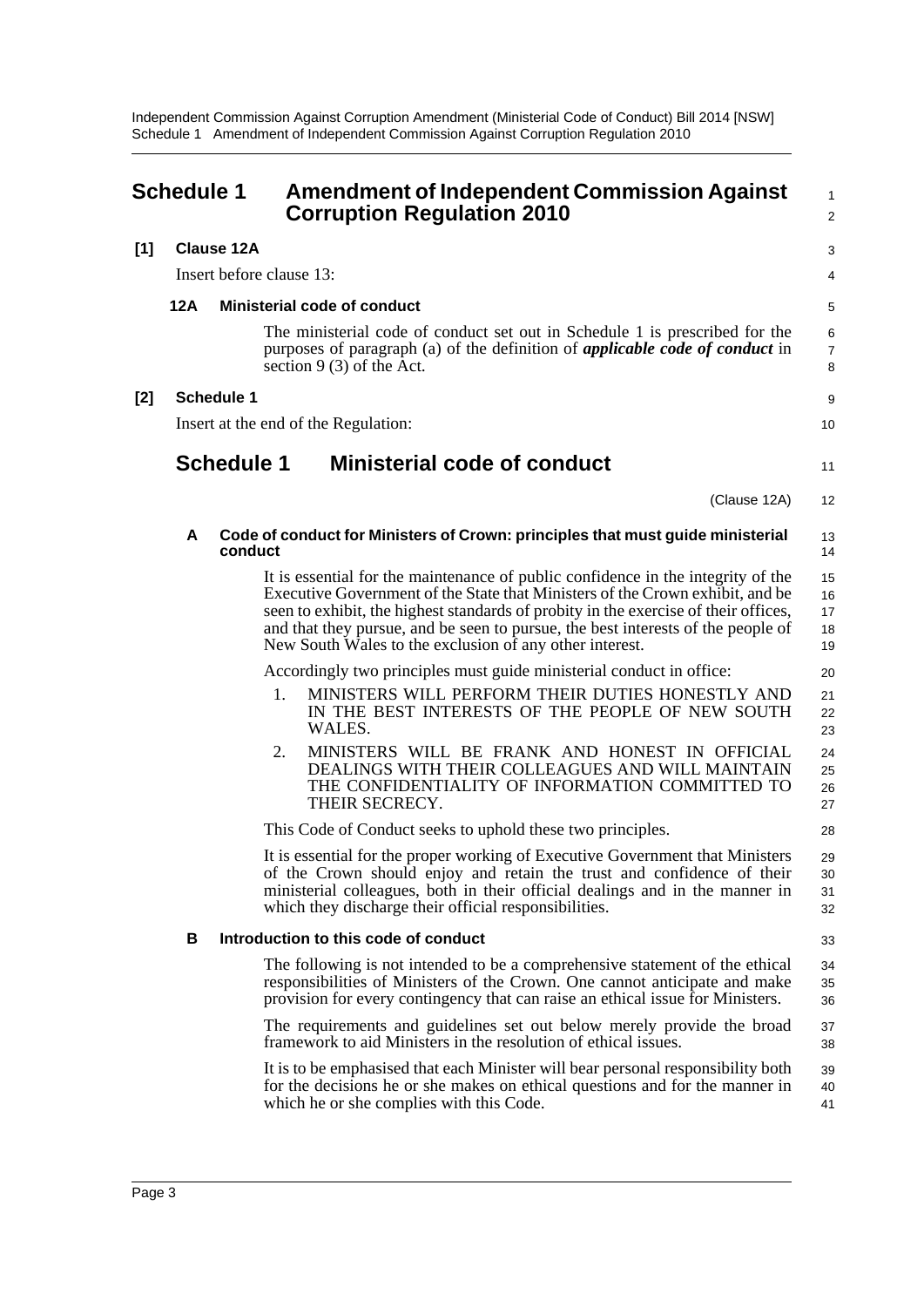|        | Any ethical determination on a matter not provided for in this Code should be<br>in conformity with the two principles stated above. In any case of doubt the<br>Minister should refer the matter to the Premier.                                                            | $\mathbf{1}$<br>$\overline{2}$<br>3 |
|--------|------------------------------------------------------------------------------------------------------------------------------------------------------------------------------------------------------------------------------------------------------------------------------|-------------------------------------|
|        | Ministers are reminded that, quite apart from their ethical obligations they are<br>subject to the civil and criminal law as holders of public office.                                                                                                                       | 4<br>5                              |
|        | In particular they are reminded that they can be held personally responsible in<br>law for the following:                                                                                                                                                                    | 6<br>$\overline{7}$                 |
|        | their intentional misuse of their office and the powers and duties they<br>(a)<br>have in it,                                                                                                                                                                                | 8<br>9                              |
|        | conflicts of interest and the possession of interests that will disqualify<br>(b)<br>them from parliamentary office,                                                                                                                                                         | 10<br>11                            |
|        | the corrupt receipt or solicitation of benefits,<br>(c)                                                                                                                                                                                                                      | 12                                  |
|        | (d)<br>the misuse of confidential information acquired by virtue of office.                                                                                                                                                                                                  | 13                                  |
| Part 1 | <b>General obligations</b>                                                                                                                                                                                                                                                   | 14                                  |
| 1.1    | Ministers will exercise their office honestly and in the public interest.                                                                                                                                                                                                    | 15                                  |
| 1.2    | Ministers should avoid situations in which they have, or might reasonably be<br>thought to have, a private interest that conflicts with their public duty.                                                                                                                   | 16<br>17                            |
| 1.3    | In conformity with their Executive Councillor's oath and the requirement of<br>confidentiality of Cabinet proceedings, Ministers will make no unauthorised<br>use or disclosure of information committed to their secrecy.                                                   | 18<br>19<br>20                      |
| 1.4    | A Minister shall be responsible for ensuring that members of his or her staff<br>are made aware of their ethical responsibilities. A Minister shall require such<br>disclosure or divestment of personal interests by staff members as seems<br>appropriate to the Minister. | 21<br>22<br>23<br>24                |
| 1.5    | A Minister shall be frank and honest in official dealings with colleagues.                                                                                                                                                                                                   | 25                                  |
| 1.6    | A Minister has a duty to Parliament to account, and be held to account, for the<br>policies, decisions and actions of the Minister's departments and agencies.                                                                                                               | 26<br>27                            |
| 1.7    | A Minister shall give accurate and truthful information to Parliament<br>correcting any inadvertent error at the earliest opportunity.                                                                                                                                       | 28<br>29                            |
| 1.8    | A Minister who knowingly misleads Parliament will be expected to offer his<br>or her resignation to the Premier.                                                                                                                                                             | 30<br>31                            |
| 1.9    | A Minister should be as open as possible with Parliament and the public.                                                                                                                                                                                                     | 32                                  |
| 1.10   | A Minister may refuse to provide information to Parliament or the public only<br>when disclosure would not be in the public interest (which should be decided<br>in accordance with the relevant statutes and the Government Information<br>(Public Access) Act 2009).       | 33<br>34<br>35<br>36                |
| Part 2 | <b>Registration of Ministers' interests</b>                                                                                                                                                                                                                                  | 37                                  |
| 2.1    | A Minister shall comply with the requirements of section 14A of the<br>Constitution Act 1902 and with any regulation in force under that section. (In<br>this Code such a regulation, as in force at a relevant time, is referred to as the                                  | 38<br>39<br>40                      |

40 41

*relevant regulation*.)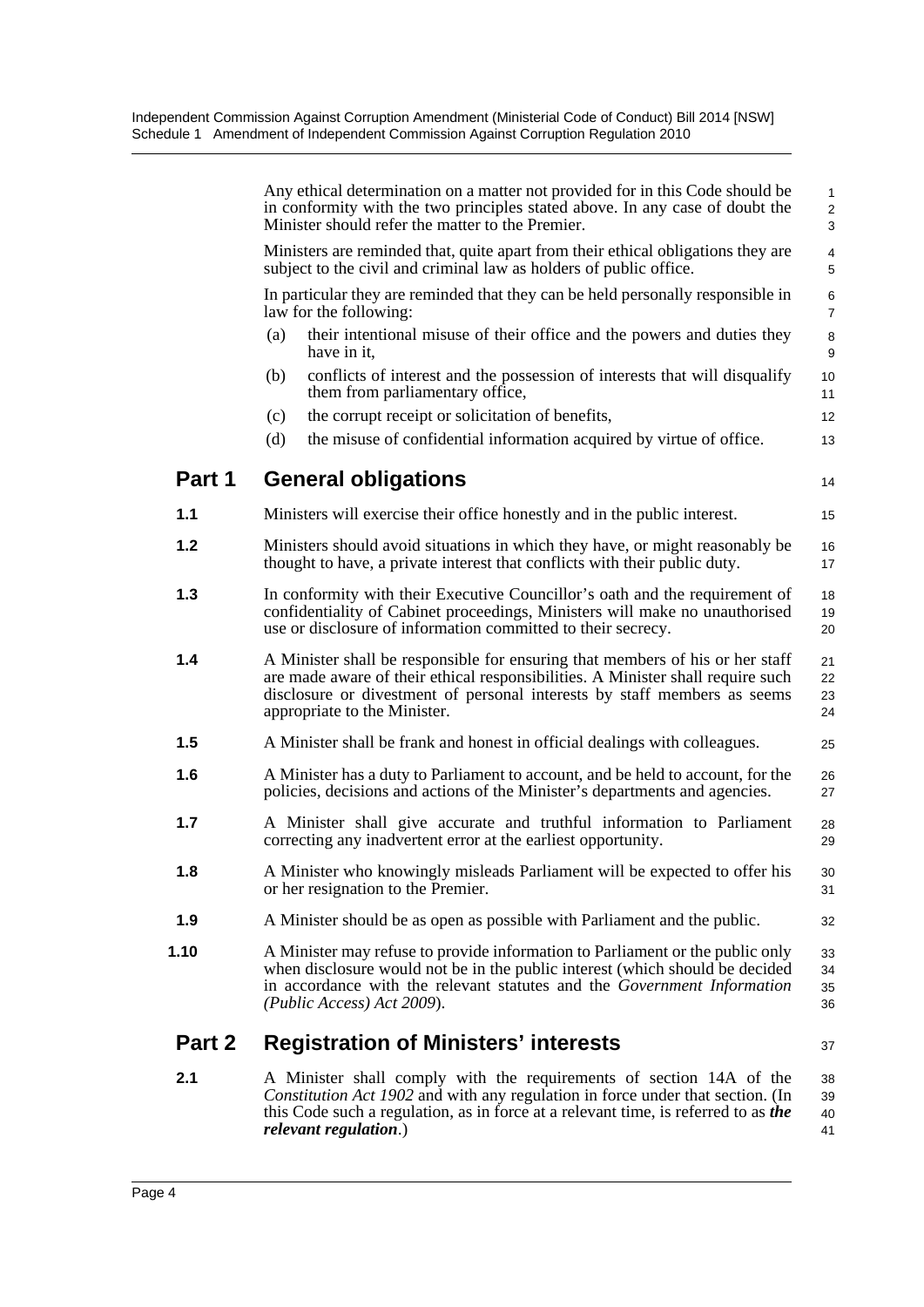**2.2** A person accepting an appointment as a Minister of the Crown shall within four weeks of that appointment furnish to the Premier a copy of the return most recently made by him or her under the relevant regulation. If the person has had no occasion yet to furnish a return, then he or she shall furnish the same particulars as he or she would be obliged to furnish in a return made in accordance with the relevant regulation, using the form provided for by the regulation. 1 2 3 5 6 7

> In the rest of this Part *return* is used to describe whatever form of document is furnished under this paragraph.

4

8 **9** 

42

47 48 49

- **2.3** In addition to furnishing the return referred to in paragraph 2.2, the person shall furnish a written declaration supplying the Premier with the following information:  $1<sub>0</sub>$ 11 12
	- (a) particulars of events that have occurred since the period covered by the return and which (or the consequences of which) would have to be disclosed in the next return made under the relevant regulation. The particulars are to include changes in the state of affairs disclosed in the return, such as changes in the ownership of real property, as well as new events, such as the receipt of gifts that would be required to be disclosed in a subsequent return, 13 14 15 16 17 18 19
	- (b) such further particulars as the Premier may require of anything dealt with in the return or declaration, or of anything the Premier considers ought to have been dealt with, 20  $21$ 22
	- (c) such particulars as the Premier may require of any other pecuniary interests, direct or indirect, that the person may have in any property or under any contract, arrangement or transaction yielding a material benefit to the person, or of pecuniary interests, similar to those described in the relevant regulation or in this sub-paragraph, that the person's spouse or children may have. The particulars must include such details as the Premier requires of the assets, sources of revenue or transactions of any company or other body in which the person, or the person's spouse or children, may have a direct or indirect pecuniary interest. 23 24 25 26 27 28 29 30 31 32
- **2.4** In the rest of this Part, the subject-matter of a return, and of a declaration, furnished to the Premier under paragraph 2.2 or paragraph 2.3, including anything relating to a spouse or child of a person, is referred to as the *interests* of that person, and any particular item dealt with in the return or declaration is referred to as an *interest*. 33 34 35 36 37
- **2.5** A person proposed to be appointed as a Minister should, at the request of the Premier, divest himself or herself of any interests that could create the impression of a material conflict with the responsibilities to be discharged in the portfolio to which the appointment is to be made. 38 39 40 41

In any event a Minister shall upon assuming office:

- (a) resign any directorship of a public company, and of any private company whose interests are such as to be likely to give rise to the appearance of conflicting interests or responsibilities of the Minister, and 43 44 45 46
- (b) cease to take an active part in any professional practice or in any business in which the Minister was engaged prior to assuming office, and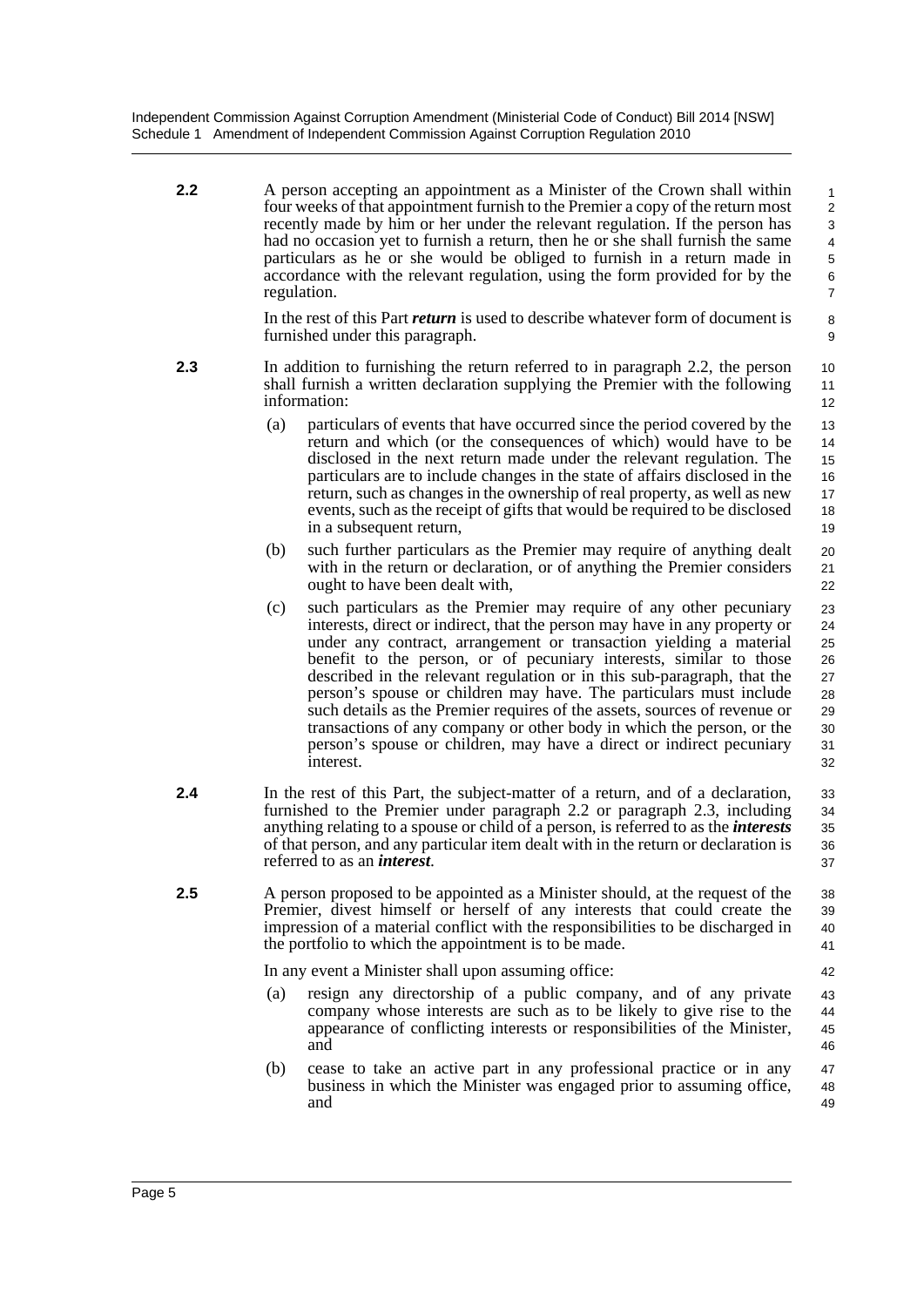|        | have divested himself or herself of any interests that could create the<br>(c)<br>impression of a material conflict with the responsibilities to be<br>discharged in the portfolio to which the Minister was appointed.                                                                                                                                                                                                                                                                                                                                                                                                                                                                                                                                                                                                         | $\mathbf{1}$<br>2<br>$\mathbf{3}$                        |  |
|--------|---------------------------------------------------------------------------------------------------------------------------------------------------------------------------------------------------------------------------------------------------------------------------------------------------------------------------------------------------------------------------------------------------------------------------------------------------------------------------------------------------------------------------------------------------------------------------------------------------------------------------------------------------------------------------------------------------------------------------------------------------------------------------------------------------------------------------------|----------------------------------------------------------|--|
| 2.6    | The returns and declarations furnished to the Premier under paragraphs 2.2<br>and 2.3 will be kept as a Register of Interests by the Department of Premier<br>and Cabinet.                                                                                                                                                                                                                                                                                                                                                                                                                                                                                                                                                                                                                                                      | 4<br>$\mathbf 5$<br>6                                    |  |
| 2.7    | Ministers must, throughout their period in office, furnish to the Premier in<br>writing:                                                                                                                                                                                                                                                                                                                                                                                                                                                                                                                                                                                                                                                                                                                                        | $\overline{7}$<br>8                                      |  |
|        | particulars of all events that occur after the furnishing of the declaration<br>(a)<br>under paragraph 2.3, and which (or the consequences of which) would<br>have to be disclosed in the return next following the event and made<br>under the relevant regulation, and                                                                                                                                                                                                                                                                                                                                                                                                                                                                                                                                                        | 9<br>10<br>11<br>12                                      |  |
|        | particulars of any material change in any interests not covered by<br>(b)<br>sub-paragraph (a), for example, interests of a spouse or child,<br>and shall do so as the event or material change occurs.                                                                                                                                                                                                                                                                                                                                                                                                                                                                                                                                                                                                                         | 13<br>14<br>15                                           |  |
|        | Any such particulars will be recorded in the Register of Interests kept by the<br>Premier.                                                                                                                                                                                                                                                                                                                                                                                                                                                                                                                                                                                                                                                                                                                                      | 16<br>17                                                 |  |
| 2.8    | Whenever there is any significant change in, or addition to, the responsibilities<br>of a Minister, that Minister shall consult with the Premier for the purpose of<br>determining whether that change warrants a divestment of any interests then<br>held by the Minister.                                                                                                                                                                                                                                                                                                                                                                                                                                                                                                                                                     |                                                          |  |
| 2.9    | The Premier shall review from time to time the interests and the official<br>22<br>responsibilities of each Minister for the purpose of determining whether it<br>23<br>would then be appropriate either for those responsibilities to be varied or for<br>24<br>interests to be divested so as to avoid the appearance of any conflict of interest.<br>25                                                                                                                                                                                                                                                                                                                                                                                                                                                                      |                                                          |  |
| 2.10   | A Minister who divests interests under this or the following Part shall not<br>transfer those interests to his or her spouse, to a minor child, to a nominee or<br>to any trust, company or association in which the Minister has, or would as a<br>result of that divestment have, a substantial interest.                                                                                                                                                                                                                                                                                                                                                                                                                                                                                                                     | 26<br>27<br>28<br>29                                     |  |
| 2.11   | The returns and declarations required to be furnished to the Premier under this<br>Part shall not relieve a Minister of any disclosure requirements prescribed in<br>later Parts of this Code.                                                                                                                                                                                                                                                                                                                                                                                                                                                                                                                                                                                                                                  | 30<br>31<br>32                                           |  |
| Part 3 | <b>Conflict of interest</b>                                                                                                                                                                                                                                                                                                                                                                                                                                                                                                                                                                                                                                                                                                                                                                                                     | 33                                                       |  |
| 3.1    | For the purposes of this Part a Minister shall be taken to have an interest in any<br>matter on which a decision is to be made or other action taken by the Minister<br>in virtue of office, if the range of possible decision or action includes decision<br>or action reasonably capable of conferring a pecuniary or other personal<br>advantage on the Minister or the spouse or any child of the Minister; but the<br>Minister shall not be taken to have such an interest if the advantage is no<br>greater than the advantage that would be conferred by the decision or action<br>on any member of the public at large, or any substantial section of the public.<br>Reference to a conflict of interest is reference to a possible conflict between<br>the interest in question and the Minister's duty as a Minister. | 34<br>35<br>36<br>37<br>38<br>39<br>40<br>41<br>42<br>43 |  |

*Undisclosed interest* means an interest not disclosed as required under this Part. 44 45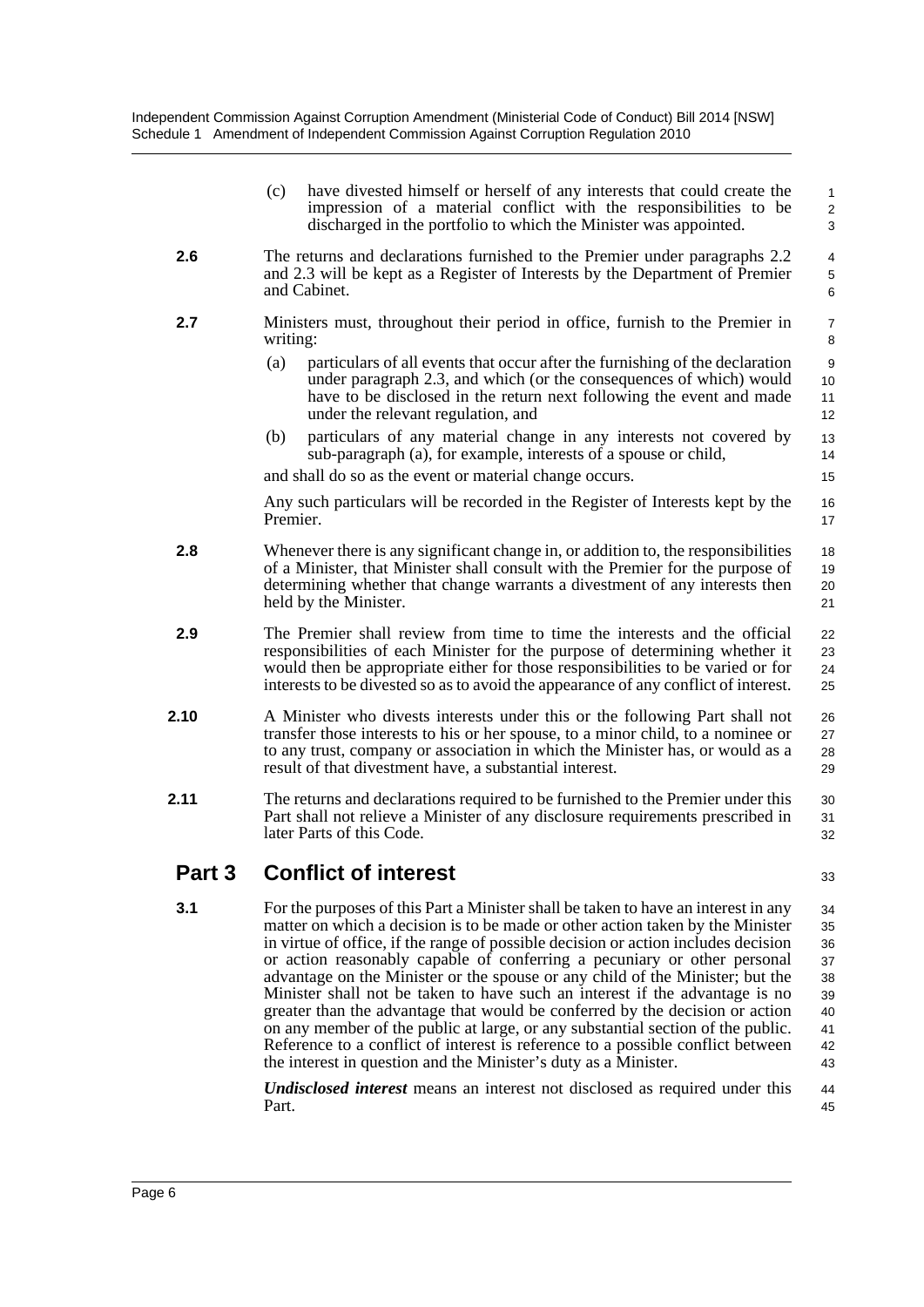| $\mathbf{1}$                                                                                                                                                                                                                                                                                                                                                     |
|------------------------------------------------------------------------------------------------------------------------------------------------------------------------------------------------------------------------------------------------------------------------------------------------------------------------------------------------------------------|
| use his or her position for the private gain of the Minister or for the<br>$\overline{2}$<br>3                                                                                                                                                                                                                                                                   |
| have any material or undisclosed interest in any decision or action taken<br>$\overline{4}$<br>$\mathbf 5$                                                                                                                                                                                                                                                       |
| So as to ensure that such does not appear to have occurred, a Minister shall<br>6<br>avoid situations in which it might reasonably be thought that the ministerial<br>$\overline{7}$<br>position is being so used, or that a possible conflict of interest has arisen.<br>8                                                                                      |
| Where in the exercise of office an actual or apparent conflict of interest arises<br>9<br>or is likely to arise in the matter, a Minister shall forthwith disclose the nature<br>10<br>11                                                                                                                                                                        |
| A record of that disclosure shall be placed upon a Schedule to the Register of<br>12<br>13                                                                                                                                                                                                                                                                       |
| The Minister shall abstain from further acting in that matter unless and until<br>14<br>the relevant interest has been divested or the Premier in writing directs the<br>15<br>16                                                                                                                                                                                |
| Where the Minister is unable or unwilling to divest that interest, or where it is<br>17<br>otherwise considered to be in the best interests of Executive Government in<br>18<br>the State, the Premier may appoint another Minister to act in the matter.<br>19                                                                                                  |
| Where in any meeting of the Executive Council, Cabinet or in any committee<br>20<br>or sub-committee of Cabinet an actual or apparent conflict of interest arises or<br>21<br>is likely to arise in any matter, the Minister shall, as soon as practicable after<br>22<br>the commencement of the meeting, disclose the existence and nature of that<br>23<br>24 |
| 25                                                                                                                                                                                                                                                                                                                                                               |
| The Minister shall abstain from participating in discussion of that matter and<br>26<br>27                                                                                                                                                                                                                                                                       |
| Where a Minister has been authorised under this Part to continue to act in a<br>28<br>matter notwithstanding an actual or apparent conflict of interest, any change<br>29<br>in circumstances affecting the nature or extent of that conflict shall be<br>30<br>disclosed in accordance with, and shall be subject to the provisions of, this<br>31<br>32        |
| The responsibility for knowing of an actual or apparent conflict of interest<br>33<br>34                                                                                                                                                                                                                                                                         |
| 35                                                                                                                                                                                                                                                                                                                                                               |
| Ministers will uphold their oath of secrecy as Executive Councillors and will<br>36<br>maintain the confidentiality of information committed to their secrecy in the<br>37<br>38                                                                                                                                                                                 |
| A Minister shall not use information obtained in office to gain a direct or<br>39<br>indirect private advantage for himself or herself, or for any other person.<br>40                                                                                                                                                                                           |
|                                                                                                                                                                                                                                                                                                                                                                  |
|                                                                                                                                                                                                                                                                                                                                                                  |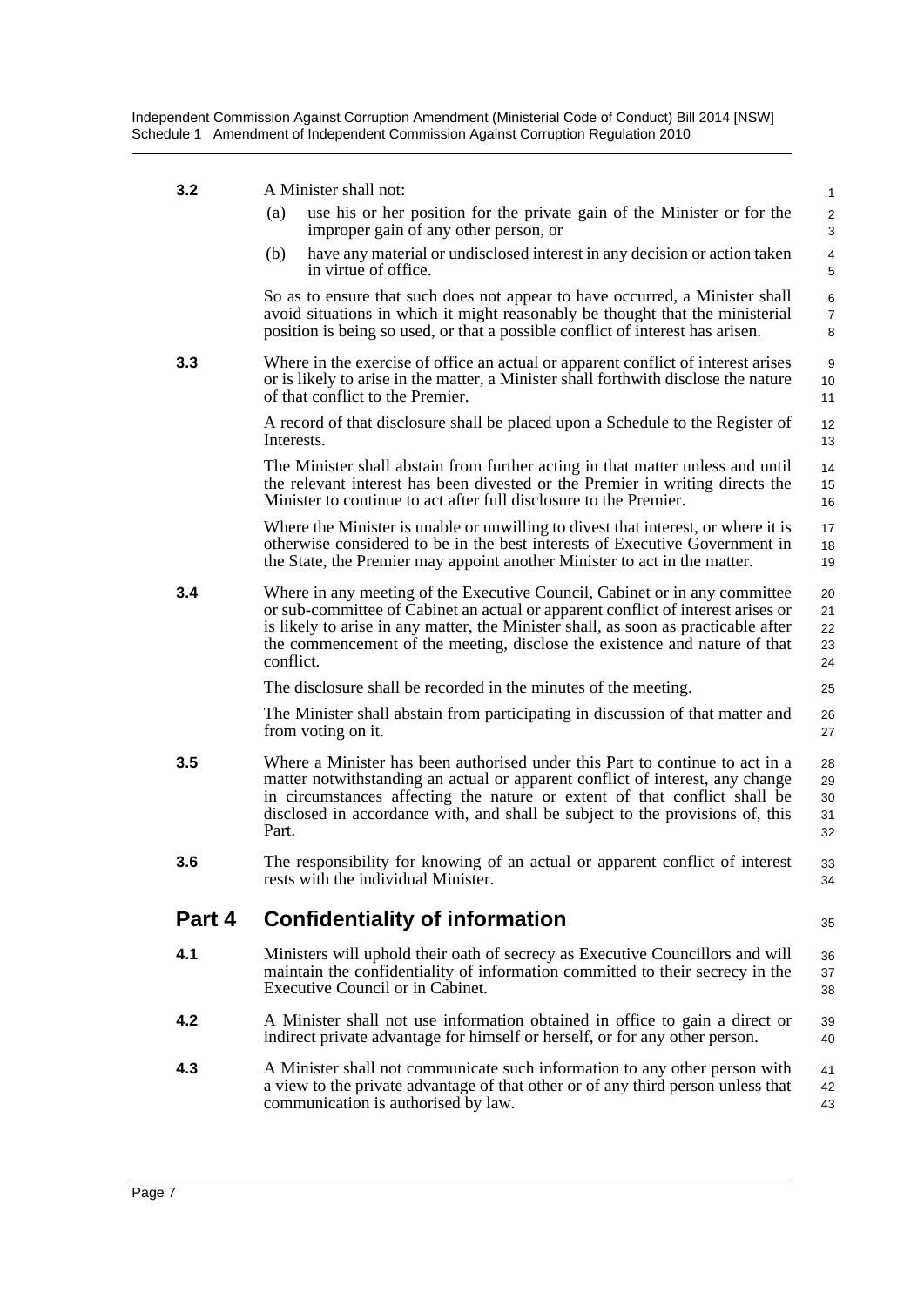| 4.4               | A Minister shall not make investments or enter into dealings in which the<br>Minister might reasonably be thought to have, by virtue of office, access to<br>relevant information not generally available to other persons.                                           | 1<br>2<br>3           |
|-------------------|-----------------------------------------------------------------------------------------------------------------------------------------------------------------------------------------------------------------------------------------------------------------------|-----------------------|
| 4.5               | On resignation or retirement a Minister shall maintain the secrecy of<br>information acquired in office that could not properly be used or disclosed by<br>the Minister if the Minister had remained in office.                                                       | 4<br>$\mathbf 5$<br>6 |
| Part 5            | Misuse of public property and services                                                                                                                                                                                                                                | 7                     |
| 5.1               | Ministers shall be scrupulous in their use of public property, services and<br>facilities. They should avoid any action or situation that could create the<br>impression that such are being used for their own or for any other person's<br>private benefit or gain. | 8<br>9<br>10<br>11    |
| Part 6            | <b>Gifts and hospitality</b>                                                                                                                                                                                                                                          | 12                    |
| <b>Division 1</b> | <b>Receiving of gifts</b>                                                                                                                                                                                                                                             | 13                    |
| 6.1               | A Minister must not solicit or accept any gift or benefit the receipt or<br>expectation of which might in any way tend to influence the Minister in his or<br>her official capacity to show or not to show favour or disfavour to any person.                         | 14<br>15<br>16        |
|                   | If any such gift, offer or suggestion of a gift or offer is made directly or<br>indirectly to a Minister, the facts shall be reported to the Premier at the first<br>opportunity.                                                                                     | 17<br>18<br>19        |
|                   | Ministers' attention is drawn to the provisions of Part 4A of the Crimes Act<br>1900 and especially to the sections dealing with corrupt rewards.                                                                                                                     | 20<br>21              |
| 6.2               | Ministers shall avoid all situations in which the appearance may be created<br>that any person or body, through the provision of hospitality or benefits of any<br>kind, is attempting to secure the influence or favour of a Minister.                               | 22<br>23<br>24        |
| 6.3               | In those circumstances where the offer of a benefit or gift is an act of goodwill<br>towards the people of New South Wales and where offence might possibly be<br>given by its rejection, such benefit or gift may be received by a Minister.                         | 25<br>26<br>27        |
| 6.4               | If the received gift is valued at \$500 or above, the declaration form set out in<br>Appendix A is to be completed and submitted to the Secretary of the<br>Department of Premier and Cabinet. The Minister must elect on the<br>declaration form to either:          | 28<br>29<br>30<br>31  |
|                   | (a)<br>hand the gift to the State, or                                                                                                                                                                                                                                 | 32                    |
|                   | (b)<br>retain the gift and pay to the State the difference between \$500 and the<br>value of the gift.                                                                                                                                                                | 33<br>34              |
| 6.5               | If the Minister elects to retain the gift, the Minister must provide to the<br>Secretary of the Department of Premier and Cabinet:                                                                                                                                    | 35<br>36              |
|                   | (a)<br>the completed declaration form set out in Appendix A, and                                                                                                                                                                                                      | 37                    |
|                   | (b)<br>a cheque payable to the NSW Treasury for the relevant amount, and                                                                                                                                                                                              | 38                    |
|                   | (c)<br>a valuation of the gift.                                                                                                                                                                                                                                       | 39                    |
|                   | The valuation is to be made by a registered valuer at the wholesale price of the<br>country of origin. This valuation must be procured by the Minister's Office.                                                                                                      | 40<br>41              |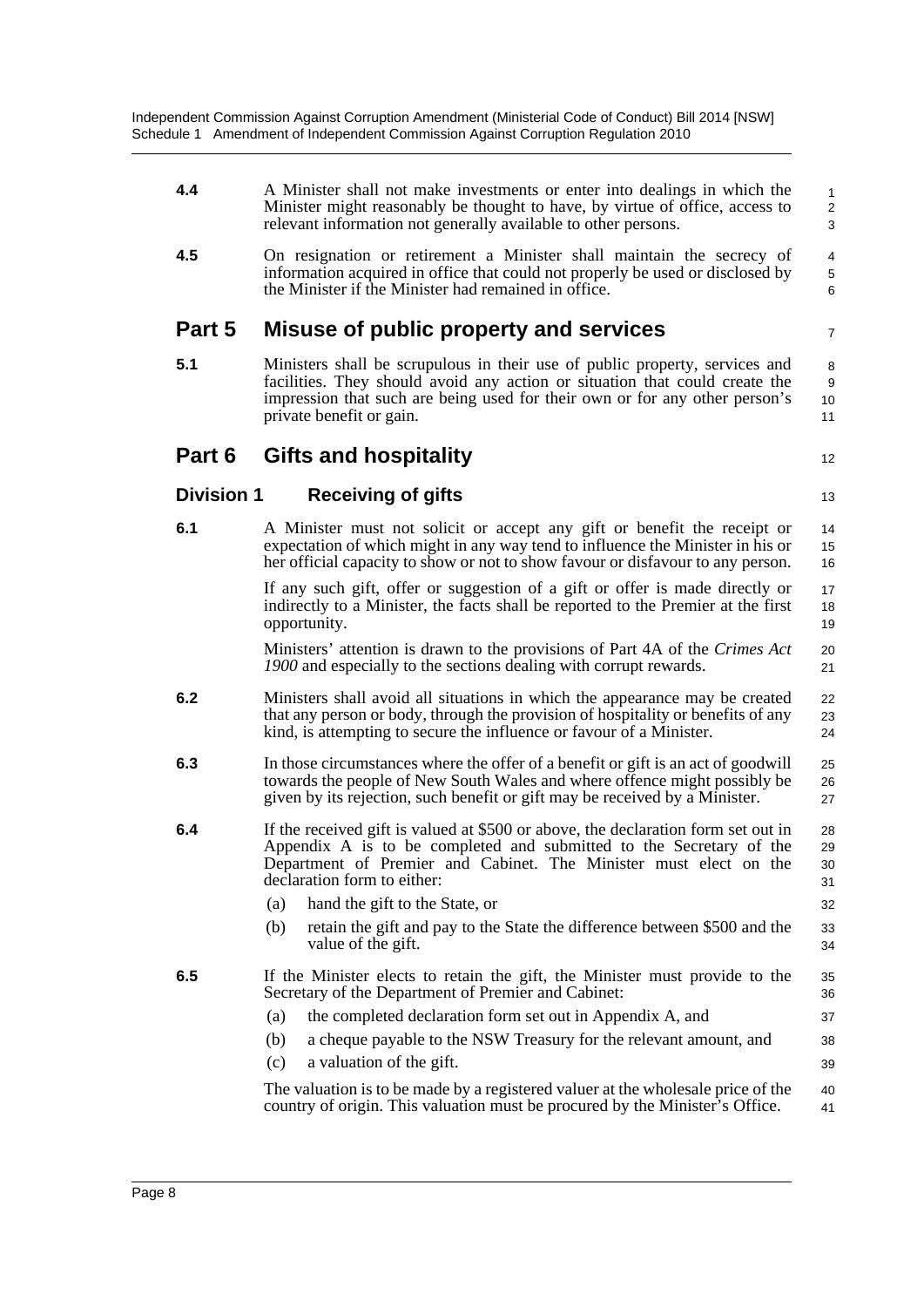| 6.6               | If the Minister elects to hand the gift to the State, the Minister must:<br>provide the completed declaration form set out in Appendix A to the<br>(a)<br>Secretary of the Department of Premier and Cabinet, and                                                                                                                                                        | $\mathbf{1}$<br>$\overline{2}$<br>3 |
|-------------------|--------------------------------------------------------------------------------------------------------------------------------------------------------------------------------------------------------------------------------------------------------------------------------------------------------------------------------------------------------------------------|-------------------------------------|
|                   | arrange delivery of the gift to the Secretary of the Department of<br>(b)<br>Premier and Cabinet.                                                                                                                                                                                                                                                                        | 4<br>5                              |
| 6.7               | Those gifts handed to the State by the Minister will be located in NSW<br>galleries, museums or other appropriate Government establishments. The gifts<br>become the property of the State under the control of the Secretary,<br>Department of Premier and Cabinet.                                                                                                     | 6<br>$\overline{7}$<br>8<br>9       |
| 6.8               | The Secretary of the Department of Premier and Cabinet will maintain a<br>Register of Gifts to Ministers that records all gifts declared by submission of<br>a completed Appendix A form.                                                                                                                                                                                | 10<br>11<br>12                      |
| 6.9               | Overseas gifts received in the course of official duty are to be declared to<br>Australian customs at the point of entry if the gift falls outside the normal duty<br>free passenger concession or if the gift is subject to quarantine inspection. In<br>such a case, any customs duty and other relevant taxes are payable by the<br>Minister at the appropriate rate. | 13<br>14<br>15<br>16<br>17          |
| 6.10              | Ministers shall take all reasonable steps to ensure that their spouses, their<br>children and their staff members are not the recipients of such benefits or gifts<br>as could give the appearance of an indirect attempt to secure the influence or<br>favour of the Minister.                                                                                          | 18<br>19<br>20<br>21                |
| 6.11              | Gifts of token kind or moderate acts of hospitality (such as a lunch or dinner)<br>may be accepted without the Minister needing to report their offer or receipt.                                                                                                                                                                                                        | 22<br>23                            |
|                   | In deciding to accept such benefits a Minister must satisfy himself or herself<br>that ministerial independence will not in any way be compromised or appear<br>to be compromised by accepting the benefits and the Minister will bear<br>personal responsibility for the decision taken.                                                                                | 24<br>25<br>26<br>27                |
| <b>Division 2</b> | Giving of gifts                                                                                                                                                                                                                                                                                                                                                          | 28                                  |
| 6.12              | Although Australia is not traditionally a gift giving country, other countries'<br>customs, good manners and goodwill often necessitate the presentation of<br>gifts.                                                                                                                                                                                                    | 29<br>30<br>31                      |
|                   | The Office of Protocol has in the past selected gifts that are either handed over<br>informally or presented formally as desired.                                                                                                                                                                                                                                        | 32<br>33                            |
|                   | The gifts range from expensive pieces of Australian arts and crafts to modestly<br>priced books.                                                                                                                                                                                                                                                                         | 34<br>35                            |
|                   | Depending upon the importance of the visitor and what the visitor is likely to<br>present to the host, gifts ranging from expensive pieces of Australian arts and<br>crafts to modestly priced books may be purchased from State funds.                                                                                                                                  | 36<br>37<br>38                      |
| 6.13              | Gifts are chosen for their craftsmaking and Australian character and, where<br>possible, items are purchased at source. However, for practical reasons,<br>purchases may also be made through galleries and retail outlets. Wherever<br>practicable products should be from New South Wales designers and<br>suppliers.                                                  | 39<br>40<br>41<br>42<br>43          |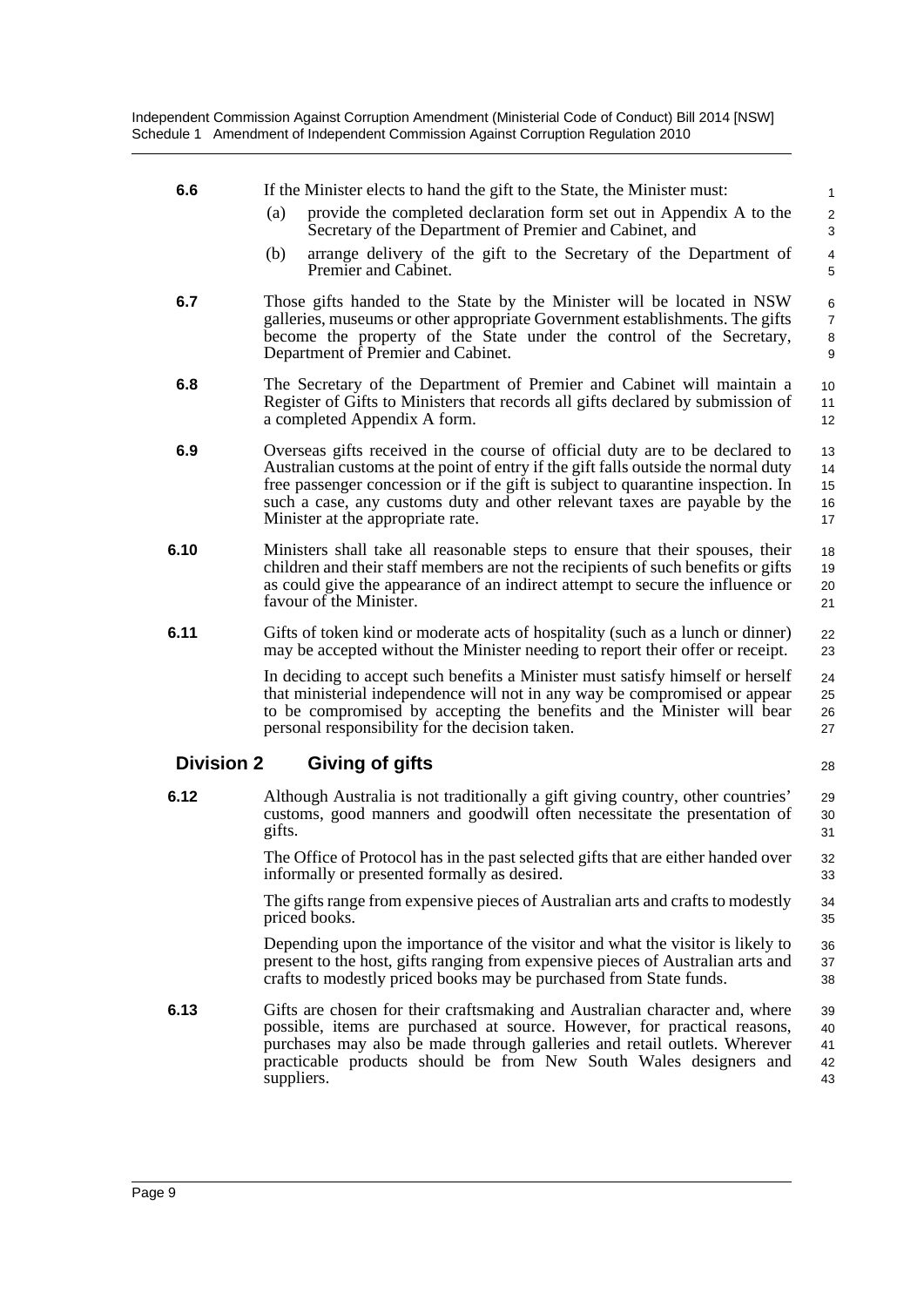| 6.14   |     | The choice of gifts is at the discretion of the Minister within Ministerial<br>financial allocations, as determined by the nature of individual visits and their<br>importance. Discreet enquiries are made well in advance of visits of likely<br>presentations and their value.                                                                                                                                                                                                                                             | $\mathbf{1}$<br>$\overline{c}$<br>3<br>4     |
|--------|-----|-------------------------------------------------------------------------------------------------------------------------------------------------------------------------------------------------------------------------------------------------------------------------------------------------------------------------------------------------------------------------------------------------------------------------------------------------------------------------------------------------------------------------------|----------------------------------------------|
| 6.15   |     | Further, if Ministers are ordinarily to make their own selection and purchase<br>arrangements for gifts, then it may be prudent for advice to be sought on their<br>behalf from the Office of Protocol as to the nature and value of an appropriate<br>gift. This may avoid embarrassment and also ensure that gifts are not overly<br>extravagant.                                                                                                                                                                           | 5<br>6<br>$\overline{7}$<br>8<br>9           |
| 6.16   | (a) | A modest supply of gifts of varying cost and quality are held in the Office of<br>Protocol for presentation by the Premier and on infrequent occasions by the<br>Governor and the Departmental Head as follows:<br>in the case of a Minister, Parliamentary Secretary or Member formally<br>representing the Premier, the Premier's private staff is to advise<br>Protocol in writing requesting that a gift be made available for<br>presentation,<br>requests outside those covered by sub-paragraph (a) for gifts from the | 10<br>11<br>12<br>13<br>14<br>15<br>16<br>17 |
|        | (b) | Office of Protocol store are to be made in writing to the Premier, if the<br>Department of Premier and Cabinet is to bear the cost. Protocol staff are<br>available to assist Ministers in selection of gifts, if required,                                                                                                                                                                                                                                                                                                   | 18<br>19<br>20                               |
|        | (c) | in the normal administration of their portfolios Ministers are to make<br>their own selection and purchase arrangements for presentation of gifts,<br>as is common practice among most Ministers,                                                                                                                                                                                                                                                                                                                             | 21<br>22<br>23                               |
|        | (d) | Ministers may purchase from the Protocol store standard items bearing<br>State insignia, for example, ties, cuff links, scarves.                                                                                                                                                                                                                                                                                                                                                                                              | 24<br>25                                     |
| Part 7 |     | <b>Employment or engagement</b>                                                                                                                                                                                                                                                                                                                                                                                                                                                                                               |                                              |
|        |     |                                                                                                                                                                                                                                                                                                                                                                                                                                                                                                                               | 26                                           |
| 7.1    |     | The full-time nature of Ministerial office effectively precludes Ministers from<br>accepting any form of employment or engagement, or otherwise providing<br>services to third parties, while they remain in office.                                                                                                                                                                                                                                                                                                          | 27<br>28<br>29                               |
| 7.2    |     | Ministers need to be aware of the risks of conflicts of interest, or perceived<br>conflicts of interest, that might arise when considering (either while in office<br>or after leaving office) offers of employment or engagement to be accepted<br>after the Minister leaves office. Similar issues arise in circumstances where a<br>Minister proposes to establish a business to provide services to third parties.                                                                                                        | 30<br>31<br>32<br>33<br>34                   |
| 7.3    |     | Ministers, while in office or following resignation or retirement, should take<br>care in considering offers of post-separation employment or engagement, or<br>when proposing to otherwise provide services to third parties after they leave<br>office, to avoid a perception that:                                                                                                                                                                                                                                         | 35<br>36<br>37<br>38                         |
|        | (a) | the conduct of the Minister or former Minister while in office is or was<br>influenced by the prospect of the employment or engagement or by the<br>Minister or former Minister's intention to provide services to third<br>parties, or                                                                                                                                                                                                                                                                                       | 39<br>40<br>41<br>42                         |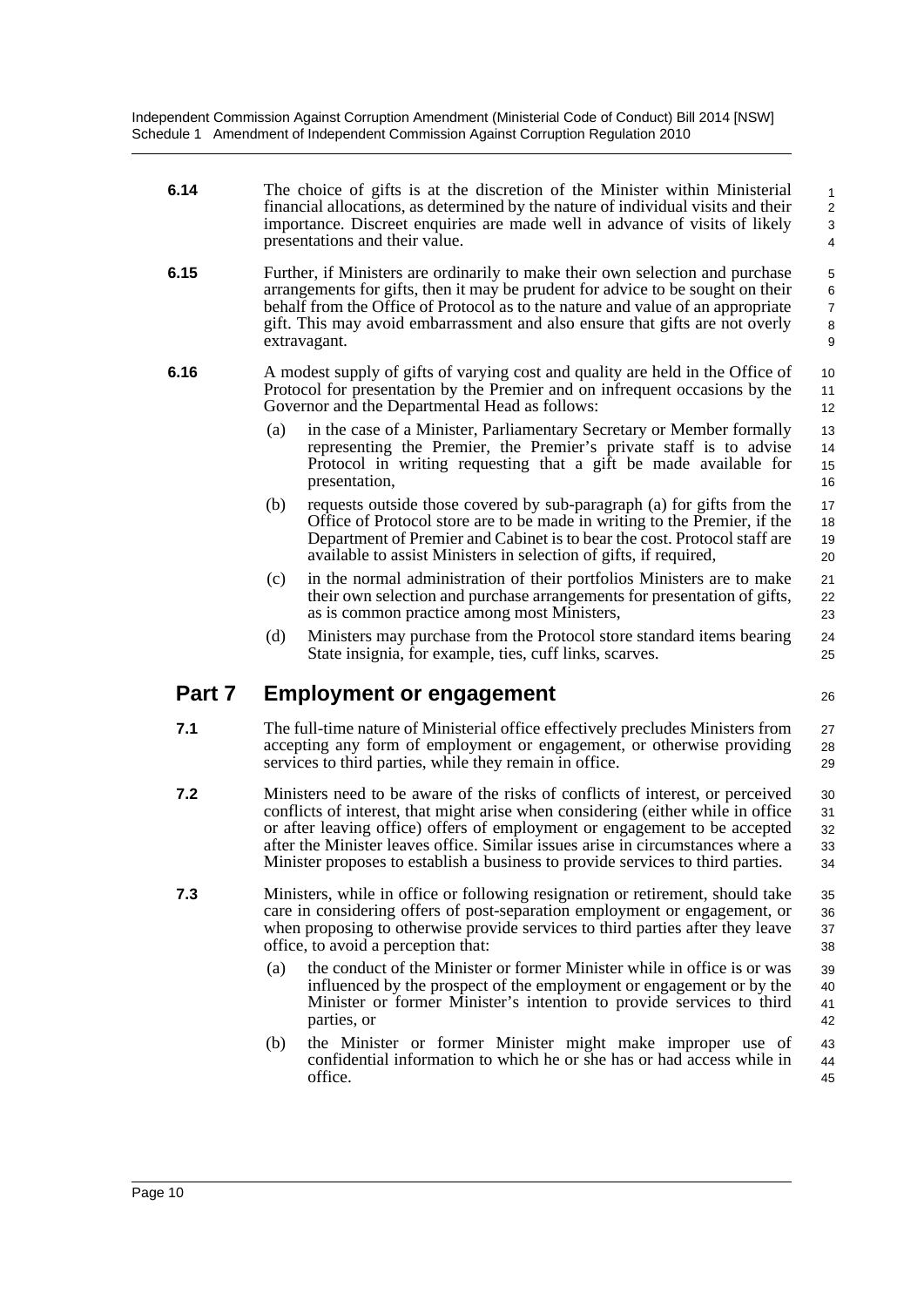- **7.4** Ministers who, while in office, are considering an offer of post-separation employment or an engagement or who are proposing to provide services after they leave office to third parties (including establishing a business to provide such services) must obtain advice from the Parliamentary Ethics Adviser before accepting any employment or engagement or providing services to third parties that relates or relate to their portfolio responsibilities (including portfolio responsibilities held during the previous two years of Ministerial office). 1 2 3 4 5 6 7 8
- **7.5** Upon ceasing to hold Ministerial office for the period referred to in paragraph 7.6, former Ministers must also obtain advice from the Parliamentary Ethics Adviser before accepting any employment or engagement or providing services to third parties (including establishing a business to provide such services), that relates or relate to their former portfolio responsibilities during the last two years in which they held Ministerial office. This requirement does not apply to any employment or engagement by the Government. 9 10 11 12 13 14 15 16
- **7.6** The requirement under paragraph 7.5 that former Ministers obtain advice from the Parliamentary Ethics Adviser in respect of post-separation employment or engagement applies for the period of 18 months following the former Ministers' ceasing to hold Ministerial office. (However, in accordance with the provisions of the Ministerial Code of Conduct that were in force at the time of the March 2011 election, the requirement applies for the period of 12 months in the case of Ministers who ceased to hold office before or immediately following the March 2011 election.) 17 18 19 20 21 22 23  $24$
- **7.7** The requirements in this Part apply to Ministers and former Ministers in addition to any requirements that may apply to them in their capacity as a Member of Parliament. 25 26 27
- **7.8** The *Lobbying of Government Officials Act 2011* also imposes additional restrictions on a former Minister's capacity to engage in lobbying activities in the first 18 months after leaving office that concern his or her former portfolio responsibilities in the 18 months prior to leaving office. A breach of those restrictions is a criminal offence. Ministers should take care to consider both the ethical and legal implications of any proposed future role upon leaving Ministerial office where that role may involve lobbying. 28 29 30 31 32 33  $34$

## **Part 8 Lobbying**

**8.1** Ministers must comply with the *NSW Government Lobbyist Code of Conduct* as published as an Annexure to the Ministerial Handbook and as updated from time to time and published on the website of the Department of Premier and Cabinet. 36 37 38 39

35

**8.2** As noted in Part 7, Ministers should also be aware that the *Lobbying of Government Officials Act 2011* creates a criminal offence for a former Minister or Parliamentary Secretary to engage in certain lobbying activities in the 18 months after leaving public office. That Act refers to this period as a "cooling-off" period. Before communicating with former Ministers and former Parliamentary Secretaries about matters that may have arisen in their previous portfolios, therefore, Ministers should take care to consider the restrictions that apply to former office-holders lobbying NSW government officials about former portfolio matters during the "cooling off" period. 40 41 42 43 44 45 46 47 48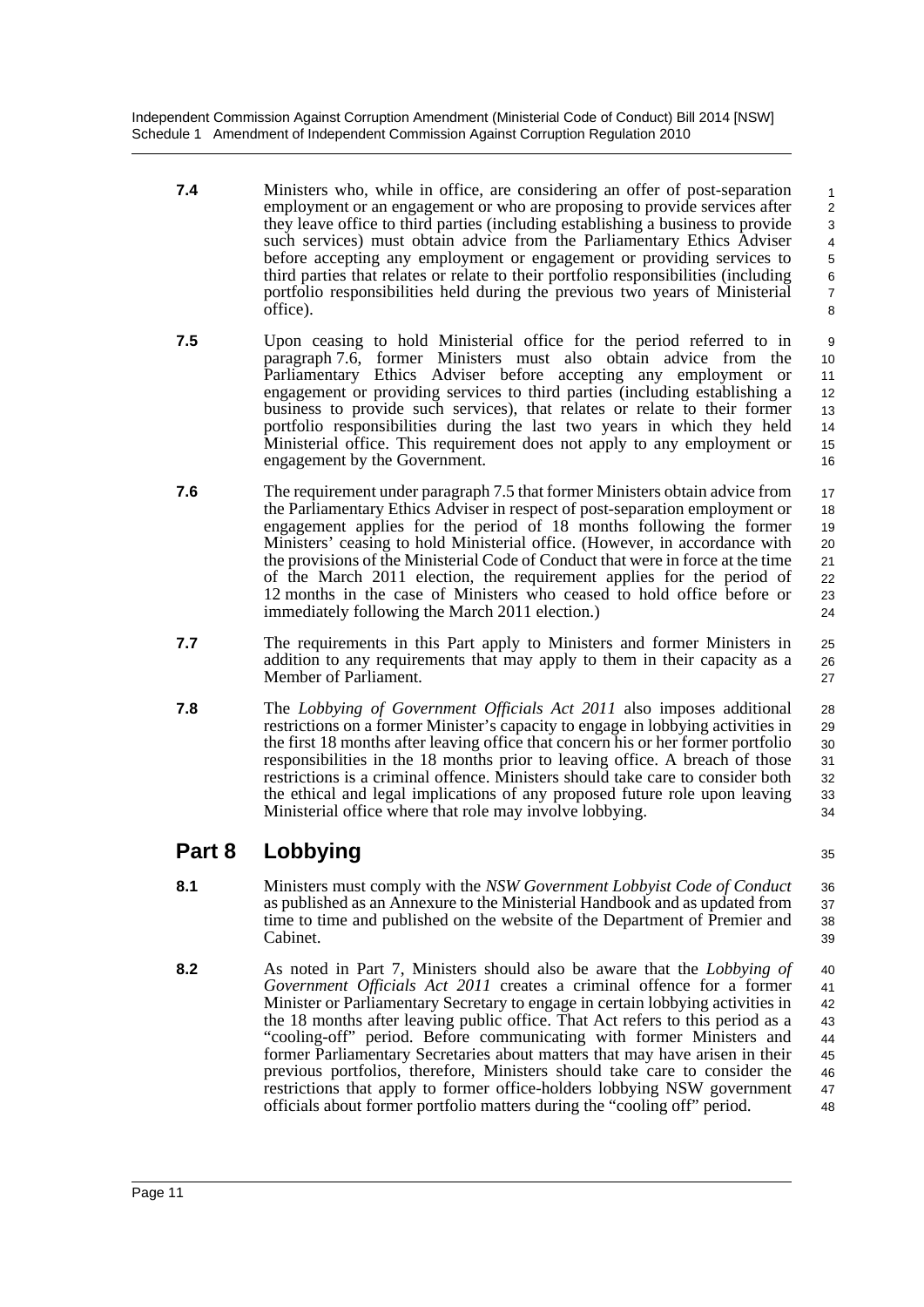| 8.3    |     | Ministers should also note that the Lobbying of Government Officials Act 2011<br>makes it a criminal offence for a person to give or receive success fees for<br>lobbying NSW government officials.                                                                                                                | $\mathbf{1}$<br>$\overline{2}$<br>3 |
|--------|-----|--------------------------------------------------------------------------------------------------------------------------------------------------------------------------------------------------------------------------------------------------------------------------------------------------------------------|-------------------------------------|
| Part 9 |     | Public diaries—records of contact with lobbyists                                                                                                                                                                                                                                                                   | 4                                   |
| 9.1    |     | Ministers are required to disclose proactively on a monthly basis details of all<br>contacts with professional lobbyists, in-house lobbyists, or other persons, who<br>have lobbied the Minister in relation to any of the following:                                                                              | 5<br>6<br>$\overline{7}$            |
|        | (a) | legislation or proposed legislation,                                                                                                                                                                                                                                                                               | 8                                   |
|        | (b) | a government decision or policy or a proposed government decision or<br>policy,                                                                                                                                                                                                                                    | 9<br>10                             |
|        | (c) | a planning application within the meaning of the Lobbying of<br>Government Officials Act 2011,                                                                                                                                                                                                                     | 11<br>12                            |
|        | (d) | the exercise by the Minister of the Ministers's official functions.                                                                                                                                                                                                                                                | 13                                  |
| 9.2    |     | For that purpose:                                                                                                                                                                                                                                                                                                  | 14                                  |
|        | (a) | <i>contact</i> includes contact in person, in writing, by telephone, email or<br>other electronic means,                                                                                                                                                                                                           | 15<br>16                            |
|        | (b) | <i>professional lobbyists</i> are individuals or bodies (incorporated or<br>unincorporated) carrying on the business of lobbying Government<br>officials on behalf of third parties, generally for money or other valuable<br>consideration.                                                                       | 17<br>18<br>19<br>20                |
|        | (c) | <i>in-house lobbyists</i> are employees of a corporation or organisation any<br>part of whose duties is to communicate with government<br>representatives on behalf of their employer, or are individuals carrying<br>on a business any part of whose duties is to communicate with<br>government representatives, | 21<br>22<br>23<br>24<br>25          |
|        | (d) | <i>lobbied</i> includes being lobbied by a Member of Parliament, but only<br>where the Member represents the interests of a professional lobbyist,<br>in-house lobbyist, corporation or organisation,                                                                                                              | 26<br>27<br>28                      |
|        | (e) | <i>organisation</i> includes:                                                                                                                                                                                                                                                                                      | 29                                  |
|        |     | business, trade,<br>industry, professional<br>(i)<br>voluntary<br><b>or</b><br>a<br>organisation, and                                                                                                                                                                                                              | 30<br>31                            |
|        |     | employer organisation or<br>trade union,<br>other<br>(ii)<br>labour<br>a<br>organisation, and                                                                                                                                                                                                                      | 32<br>33                            |
|        |     | a chamber of commerce or board of trade, and<br>(iii)                                                                                                                                                                                                                                                              | 34                                  |
|        |     | (iv)<br>a partnership, trust, association, charitable society, coalition or<br>interest group,                                                                                                                                                                                                                     | 35<br>36                            |
| 9.3    |     | Ministers shall maintain records of the following in relation to all contacts that<br>are required to be disclosed under paragraph 9.1:                                                                                                                                                                            | 37<br>38                            |
|        | (a) | the date on which each contact with the Minister occurred,                                                                                                                                                                                                                                                         | 39                                  |
|        | (b) | the name of each professional lobbyist, in-house lobbyist or other<br>person who lobbied the Minister,                                                                                                                                                                                                             | 40<br>41                            |
|        | (c) | the corporation or organisation represented,                                                                                                                                                                                                                                                                       | 42                                  |
|        | (d) | the subject-matter of the lobbying,                                                                                                                                                                                                                                                                                | 43                                  |
|        | (e) | the outcome of the lobbying.                                                                                                                                                                                                                                                                                       | 44                                  |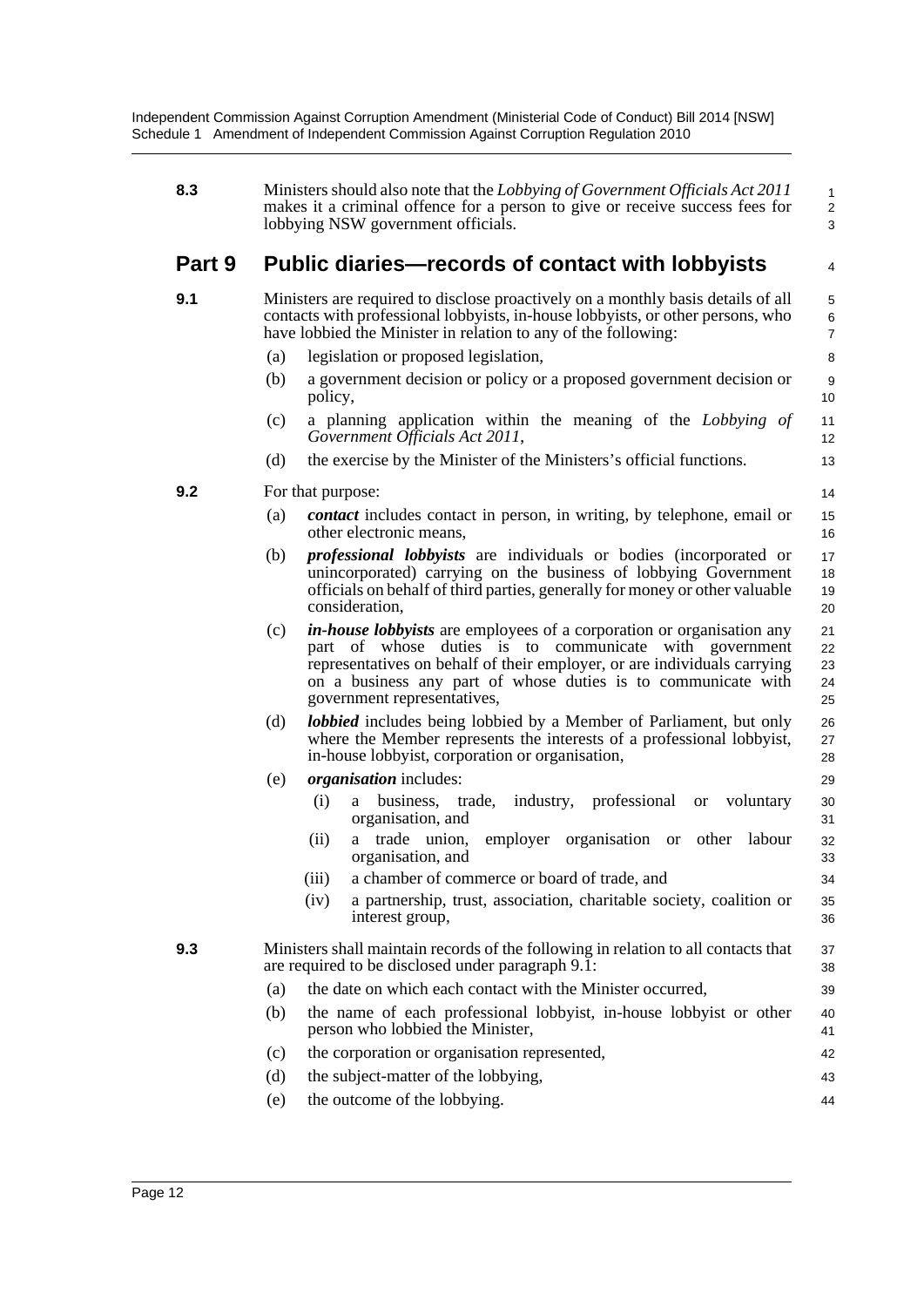| 9.4                        |     | Ministers shall, within 10 days after the end of each month, provide the<br>Secretary of the Department of Premier and Cabinet with particulars of all<br>contacts that are required to be disclosed under paragraph 9.1 (including the<br>details of the contacts required to be recorded under paragraph 9.3). | 1<br>$\overline{\mathbf{c}}$<br>3<br>4 |
|----------------------------|-----|------------------------------------------------------------------------------------------------------------------------------------------------------------------------------------------------------------------------------------------------------------------------------------------------------------------|----------------------------------------|
| 9.5                        |     | The Secretary shall publish an update of all disclosures (including details of<br>contacts) provided by a Minister under this Part on the website of the<br>Department of Premier and Cabinet on the last day of each month.                                                                                     | 5<br>6<br>$\overline{7}$               |
| 9.6                        |     | The following is not required to be disclosed or published under this Part:                                                                                                                                                                                                                                      | 8                                      |
|                            | (a) | information concerning personal matters,                                                                                                                                                                                                                                                                         | 9                                      |
|                            | (b) | information concerning electorate matters,                                                                                                                                                                                                                                                                       | 10                                     |
|                            | (c) | information concerning party political matters,                                                                                                                                                                                                                                                                  | 11                                     |
|                            | (d) | information of the kind described in Schedule 1 to the Government<br>Information (Public Access) Act 2009 (that is, information for which it<br>would be conclusively presumed that there is an overriding public<br>interest against disclosure of the information under that Act).                             | 12<br>13<br>14<br>15                   |
| <b>APPENDIX A</b>          |     |                                                                                                                                                                                                                                                                                                                  | 16                                     |
|                            |     | <b>DECLARATION OF AN OFFICIAL GIFT</b>                                                                                                                                                                                                                                                                           | 17                                     |
|                            |     | <b>DECLARATION OF AN OFFICIAL GIFT EXCEEDING VALUATION LIMIT</b>                                                                                                                                                                                                                                                 | 18                                     |
|                            |     | To: Secretary, Department of Premier and Cabinet                                                                                                                                                                                                                                                                 | 19                                     |
|                            |     |                                                                                                                                                                                                                                                                                                                  | 20                                     |
| limit of \$500 for a gift. |     | The following gift was received in the course of official duties and its value exceeds the valuation                                                                                                                                                                                                             | 21<br>22                               |
|                            |     |                                                                                                                                                                                                                                                                                                                  | 23                                     |
|                            |     |                                                                                                                                                                                                                                                                                                                  | 24                                     |
|                            |     |                                                                                                                                                                                                                                                                                                                  | 25                                     |
|                            |     |                                                                                                                                                                                                                                                                                                                  | 26                                     |
|                            |     |                                                                                                                                                                                                                                                                                                                  | 27                                     |
|                            |     | Value (wholesale country of origin)—only required if Minister elects A, below, to retain the                                                                                                                                                                                                                     | 28<br>29                               |